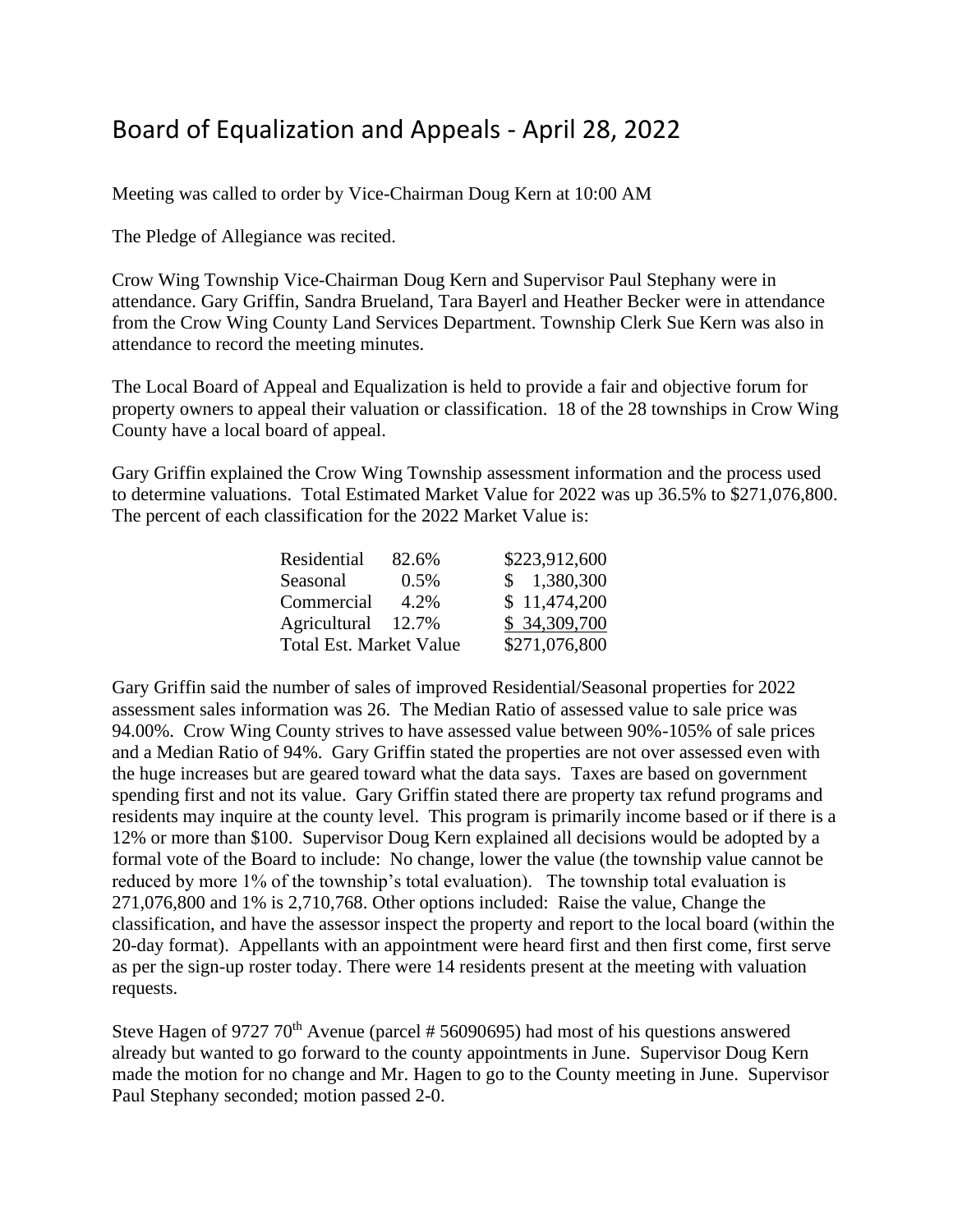Richard Burton of 7801 Lone Oak Road (parcel # 56150510) questioned the valuations of comparable sales in his neighborhood specifically those with/without basements. Mr. Burton stated he wanted to move on to the June meeting with the county. Supervisor Doug Kern made the motion for no change and Mr. Burton to go to the County meeting in June. Supervisor Paul Stephany seconded; motion passed 2-0.

Linda Eide of 10003 Greenwood Street (parcel # 56140521) had most of her questions answered already. She said the assessor just walked around the buildings and did not see that most of the acreage was swamp. Gary discussed the swamp land. Mrs. Eide wanted an assessor to come out and do a full review and the matter go before the county board. Supervisor Doug Kern made the motion for no change and to have the County Assessor to revisit the Eide property. Supervisor Paul Stephany seconded; motion passed 2-0.

Terence & Barbara Fischer of 11293 Town Hall Street (parcel #56030504) stated most of their questions were answered, however, they wanted to go to the June meeting. Supervisor Doug Kern made the motion for no change and for them to go to the County meeting in June. Supervisor Paul Stephany seconded; motion passed 2-0.

Carol Wermter of 8332 50<sup>th</sup> Avenue wanted the breakdown of her land and buildings for 6 parcels. On review by Gary Griffin, it was noted that parcel #56091446 that the building only had electric but no well or septic and that value should go down \$7000. Supervisor Doug Kern made the motion to lower value \$7000. Supervisor Paul Stephany seconded; motion passed 2-0. Parcel #56090702 Mrs. Wermter purchased as tax forfeited at \$2000 and it's valued at \$3500. Gary Griffin recommended a \$500 reduction on that property. Supervisor Doug Kern made the motion to reduce that parcel \$500. Supervisor Paul Stephany seconded; motion passed 2-0. Gary Griffin stated he would get back to her on the #703 parcel. No other changes approved, and she does not want to go to the June meetings.

Brad Arnold of 6534 50<sup>th</sup> Avenue discussed his home residence property and the valuation increase. There was a pole barn that had been missed by the assessor from 2015-2021 and now assessed. Further discussion about the two 40-acre parcels that were permanent conservation. Parcel #56320514 was determined to be swamp land with a knob of high ground, but one would get wet to the waist to get to it. Gary Griffin recommended a \$9000 reduction to this property. Supervisor Doug Kern made the motion to reduce that property \$9000. Supervisor Paul Stephany seconded; motion passed. It was noted the meeting in June is open to the public, and those with an appointment will have discussion and others will only be able to observe.

Tarah Cerise of 9275 Lone Oak Circle (parcel #56150613) requested to go forward to the June meetings with the County. Supervisor Doug Kern made the motion for Ms. Cerise to go to the County meeting and no change. Supervisor Paul Stephany seconded; motion passed 2-0.

Gerald Schuety of 9029 Wetherbee Road (parcel #56170500) was present to discuss the increased value of his property and why it increased. Gary Griffin explained the number of sales and valuation of the sale in the townships. Gary Griffin looked at comparable properties in the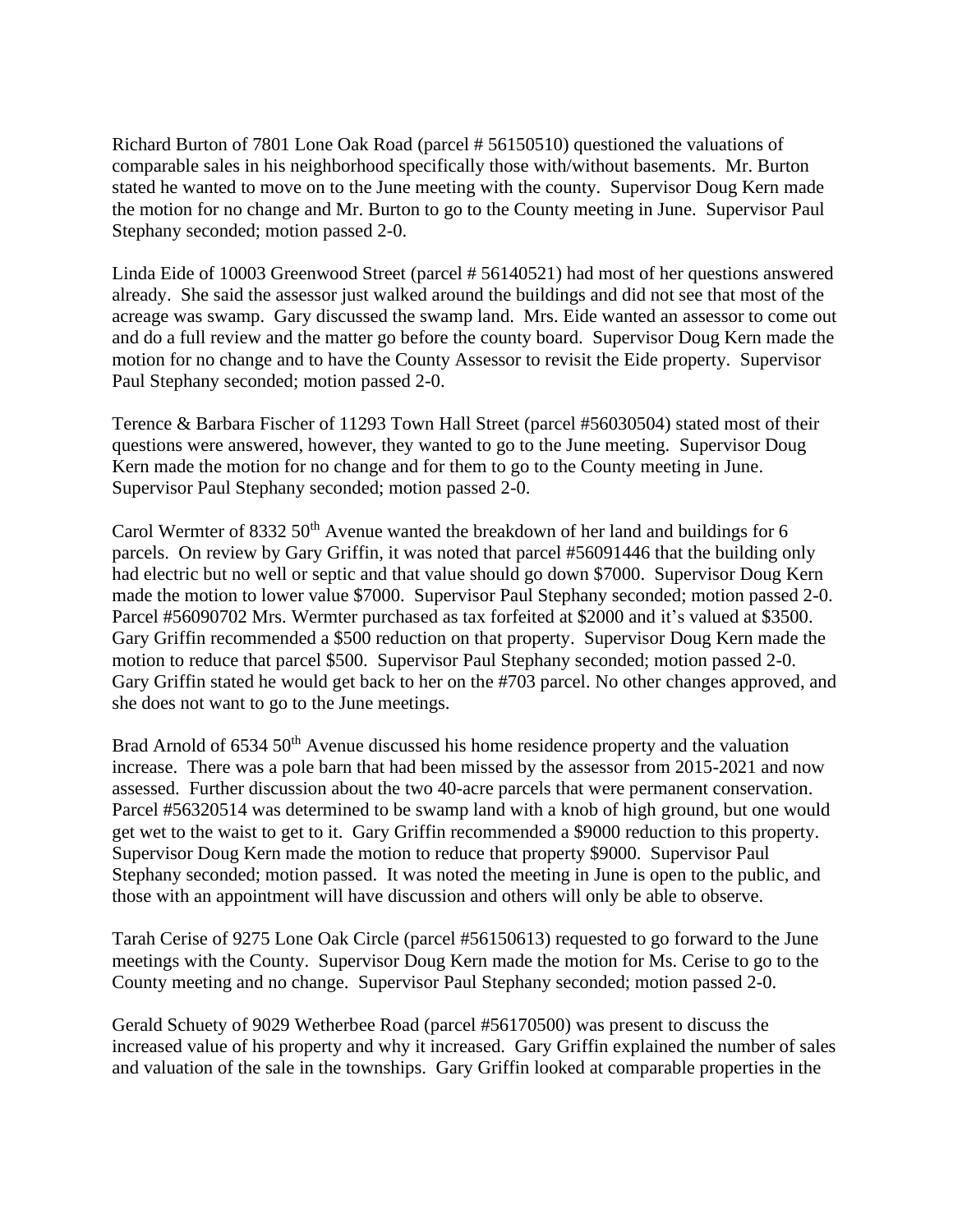area to Mr. Schuety's. Supervisor Doug Kern made the motion for no change. Supervisor Paul Stephany seconded; motion passed 2-0.

Ryan Frank of 9312 Lone Oak (parcel #5615025) questioned the valuation of his property and the value of a small metal shed valued at \$100 which is considered a shelter function. Mr. Frank just bought his property in October 2021. There was discussion on its valuation vs. what it was two years ago. Gary Griffin explained the importance of residents attending the Truth and Taxation meetings at the County and the School District to discuss taxes with those Boards. Further it was explained that the assessor comes once every five years. Supervisor Doug Kern made the motion for no change. Supervisor Paul Stephany seconded; motion passed 2-0.

David Schultz of 7563 70<sup>th</sup> Street (parcel #56280519) was questioning the valuation of his property compared to others. Gary Griffin looked at comparable properties in the area and the taxable values were comparable to Mr. Schultz's property. Supervisor Doug Kern made the motion for no change and Mr. Schultz to go to the County meeting in June. Supervisor Paul Stephany seconded; motion passed 2-0.

Michael Diemer of 9719 Ravenswood (parcel #56150560) wanted to discuss the valuation of his property with the addition of a pole barn and a canvass shed. The pole barn built in 2021 has no electricity but does have a concrete floor. Gary Griffin recommended a reduction off the pole barn \$2,400 for the pole barn without electricity and another \$800 for the canvass shed for a total of \$3200. Supervisor Doug Kern made the motion to reduce the valuation \$3200. Supervisor Paul Stephany seconded; motion passed 2-0.

Nathan Hulinsky of 8968 St. Mathias Road questioned the valuation of the empty parcels of his property, one 5-acre parcel and one 40-acre parcel. Those properties go from swamp to low wooded to high wooded split difference. Gary Griffin mentioned two programs: Forestry Management Classification/Forest Stewardship Plan and Sustainable Forest Incentive Act and recommended Mr. Hulinsky check those out to possibly incur some savings. Gary Griffin recommended a reduction to the back 40-acre parcel #56230525 to \$33,400 and a reduction to \$4800 for the 5-acre parcel parcel #56230522. Supervisor Doug Kern made the motion for said reduction. Supervisor Paul Stephany seconded; motion passed 2-0.

Steve O'Neil of 7215 Remington Way (parcel #56100516) questioned the valuation of his property having gone up \$98,000 at 40%. Mr. O'Neil was encouraged to file for a low-income credit and if/when taxes go up and they are a 12% increase or over \$100 a year to apply at the MN Department of Revenue. Mr. O'Neil said he wanted to come to the June meeting. Supervisor Doug Kern made a motion for no change and Mr. O'Neil to go to the County meeting in June. Supervisor Paul Stephany seconded; motion passed 2-0.

Gary Griffin stated there were three more assessor recommendations to bring forward: Craig Feirabend with multiple properties, high/low 420 acres and Gary Griffin recommended reduction in value on 12 parcels. Supervisor Doug Kern made the motion for the reduction. Supervisor Paul Stephany seconded; motion passed 2-0.

Trevor Molholland of 9772 Ravenswood (parcel #56150545), Gary Griffin recommended a reduction from \$420,800 to \$387,300 because of lower quality building materials. Supervisor